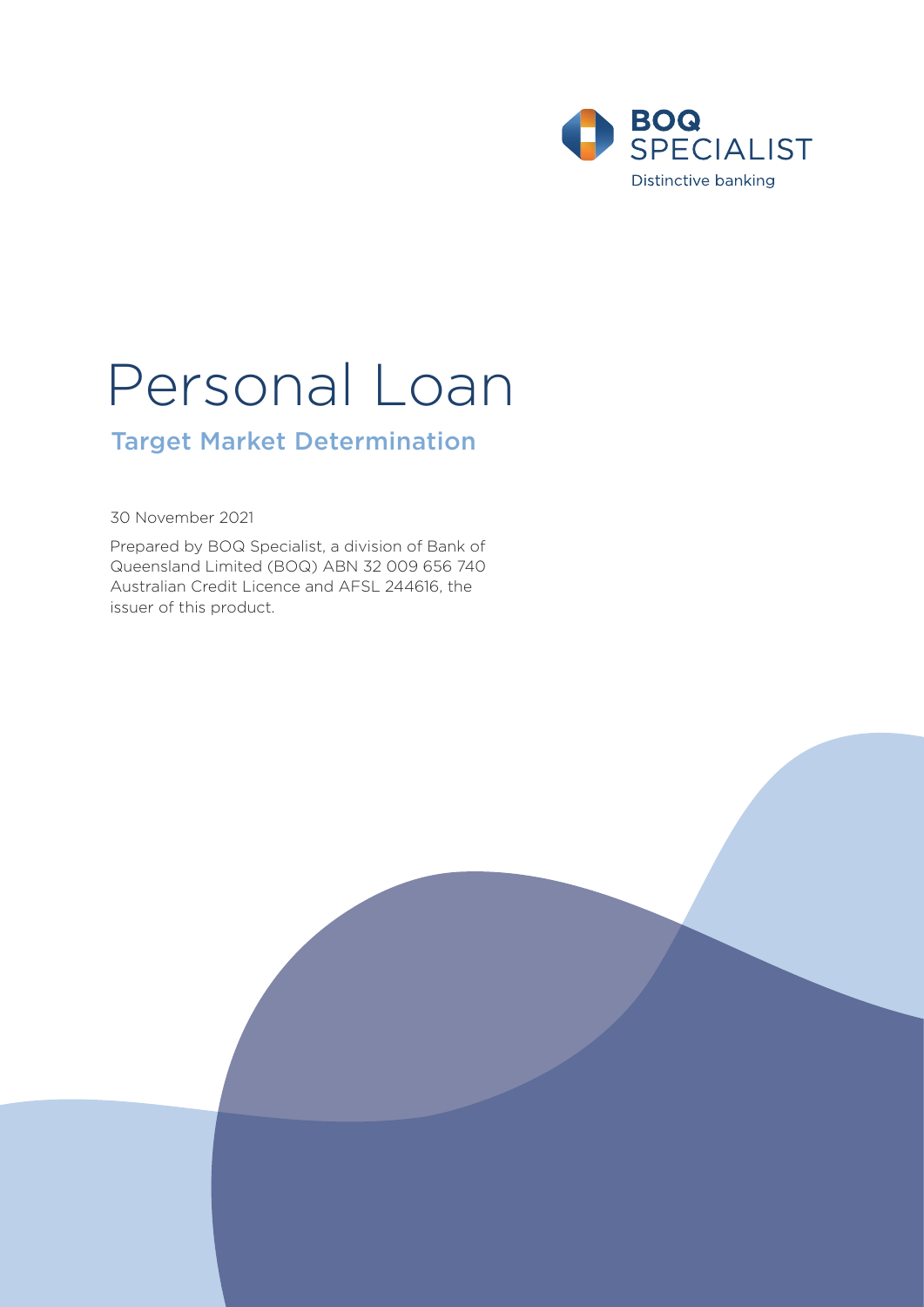# What is a Target Market Determination?

A Target Market Determination (TMD) describes:

- the class of customers that comprise the Target Market for the product
- any conditions or restrictions on how the product is distributed to retail customers
- events or circumstances where we will review the TMD for the product.

# Why does BOQ Specialist need to make this TMD publicly available?

We are required to produce this TMD by law. The law is intended to help customers obtain appropriate financial products by requiring issuers and distributors to have a customer centric approach to the design and distribution of products.

This document is not a substitute for the product's terms and conditions or other disclosure documents. Customers must refer to these documents when making a decision about this product. These documents can be found on our website or you can obtain a copy upon request.

# The TMD will undergo a periodic review as follows:

#### Effective date

30 November 2021

#### Next Review Due

Before 30 November 2023

#### Review

At least every two years from the effective date of this TMD

## Target Market

The Target Market for this product is customers generally from the medical, dental, veterinary or accounting professions and their associates and suppliers, who need a loan they can use for a wide range of personal purposes and have the financial situation to do so. These customers are likely to have the following objectives, needs and financial situation, and must meet the eligibility criteria for this product.

## **Objectives**

The customers' likely objective is making a purchase for almost any personal purpose. This might include home improvements and renovations, covering household or car expenses, going on a holiday, paying educational or tuition costs, paying medical expenses or consolidating existing debts.

#### **Needs**

The customers' likely need is a basic product that enables their objective. This may include:

- certainty of repayments and interest rates/cost with a fixed rate
- flexible repayment terms (e.g. one to five years).

#### Financial situation

This product is suited to customers who can satisfy BOQ Specialist's credit assessment criteria.

#### Eligibility criteria for this product

Customers must satisfy the following criteria to acquire this product:

- be an Australian citizen, permanent resident, or resident with acceptable residency status
- be 18 years or older
- have an acceptable credit history
- demonstrate their capacity to repay the loan.

## Product description

An unsecured fixed rate personal loan that gives you certainty of knowing exactly what your repayments will be for the loan term. A BOQ Specialist linked transactional account is required to draw down the personal loan, which we provide at no cost. See the "One account (with optional overdraft facility)" TMD for details of the transaction accoount.

#### Key attributes of this product

- fixed interest rate for the term
- principal and interest repayment schedule
- unsecured
- digital access to account
- transactional bank account with optional Visa debit card
- flexible terms (one to five years)
- no ongoing fees (break costs apply if paid out before the fixed term).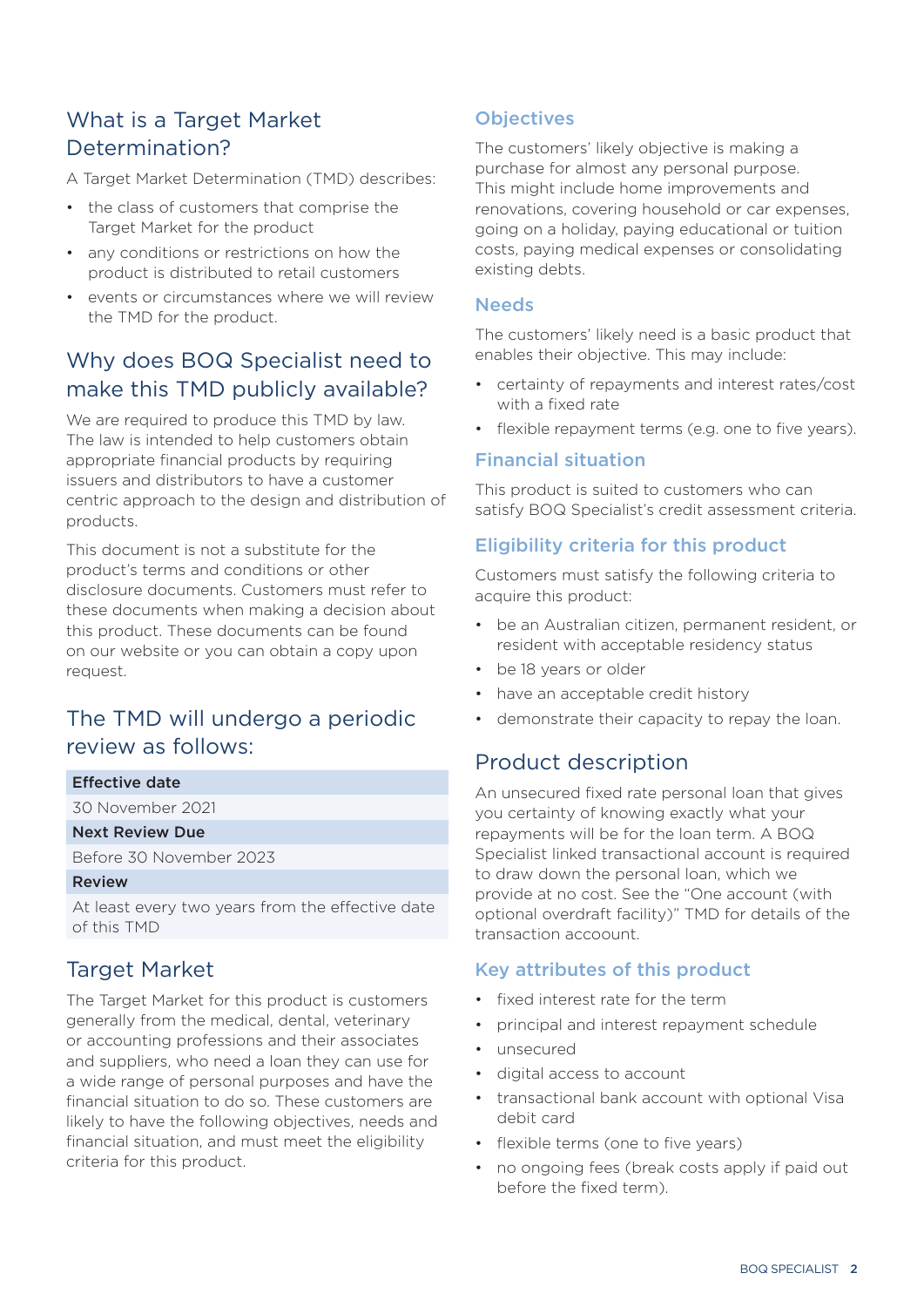## Why the product is likely to be consistent with the likely objectives, needs and financial situation of the Target Market

The product's attributes are designed to support the Target Market's objectives, needs and financial situation. The customer's need can be met by the repayment options and loan features such as fixed interest, principal and interest and flexible repayment terms.

## Distribution conditions

This product can be distributed through:

- BOQ's direct channels, including BOQ Specialist accredited bankers and online
- BOQ's branch network (including owner managers) on a spot and refer basis to the BOQ Specialist team
- BOQ Specialist accredited third party aggregators, brokers, referrers as well as partnered associations.

This product can only be distributed to retail customers in accordance with BOQ Specialist's customer acceptance requirements, and is subject to BOQ Specialist credit assessment processes.

## Why the distribution conditions will make it likely that the customers who acquire the product are in the Target Market

BOQ considers that the distribution conditions and restrictions support BOQ Specialist's assessment that the product will likely be distributed to the Target Market because of the following key controls:

- training of BOQ Specialist bankers with quality assurance processes over compliance
- aggregator/broker accreditation requirements
- controls to ensure applying customers meet BOQ Specialist credit assessment processes and eligibility requirements
- customer needs analysis and broker checklists are applied to align customer needs with this product.

## Review triggers

We will review this TMD if any of the following trigger events and information being monitored reasonably suggest that the TMD may no longer be appropriate:

- we receive a significant number of complaints in relation to the product
- we identify a material adverse customer experience in relation to product appropriateness
- there is a material change to the product attributes, fees, charges, terms and conditions or the manner of distribution
- there is a Significant Dealing in this product which is inconsistent with the Target Market.